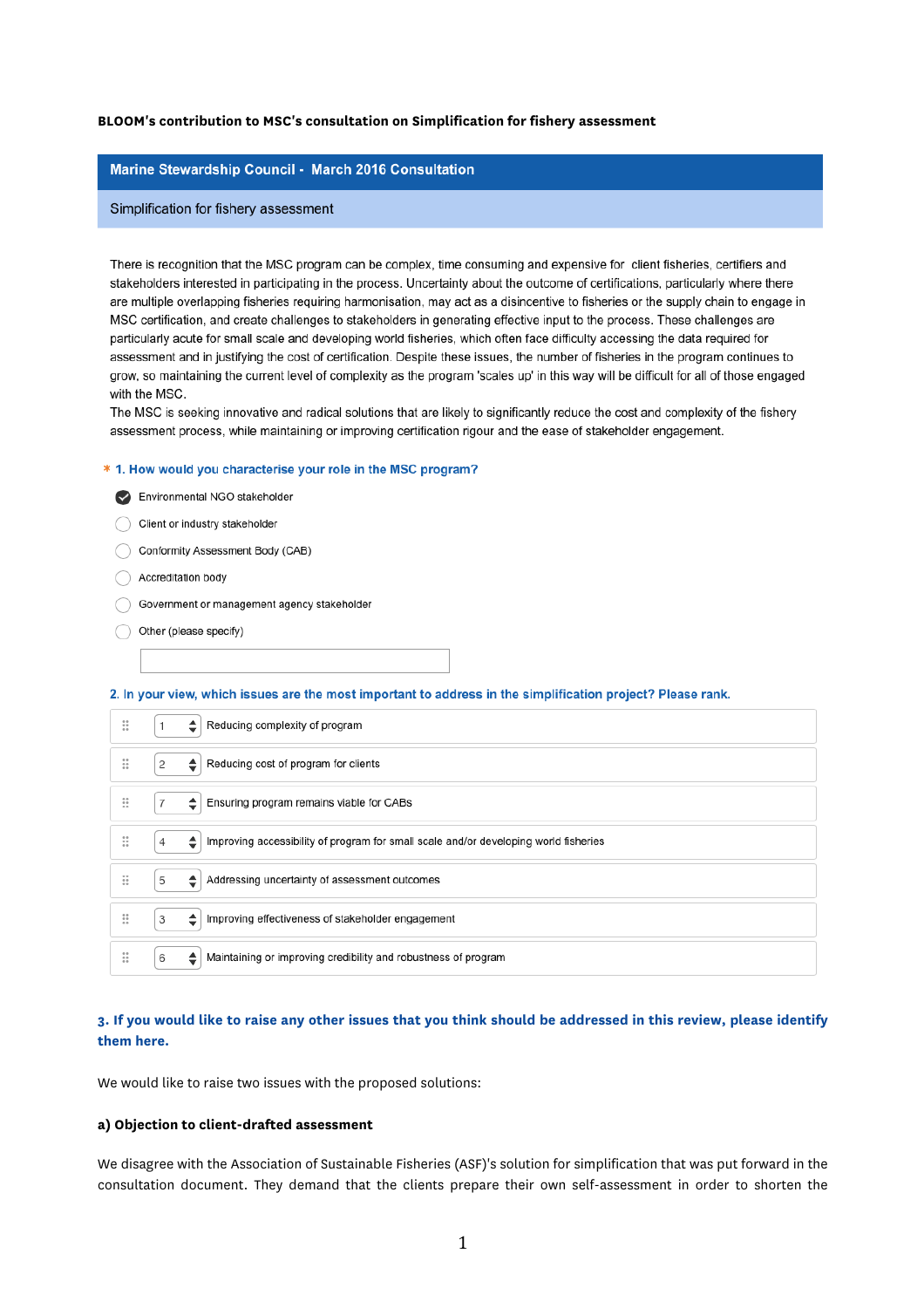assessment process. In our minds, the current certification process lead by the CABs already turns too often in favor of the client's interests: they already benefit from a confidential pre-assessment which we believe should be transparent; they have priority to review the first draft of the assessment report; and the fact that CABs are paid by the clients makes them more accountable to them than to the environmental groups and citizens, "external" stakeholders to the process.

Leaving it to the clients to draft their own report would lead to a further loss of impartiality in the certification process, as they need the certification. Therefore, they will likely overview several aspects of their negative impacts. It is also certain that such a change in the process would lead stakeholder concerns to be even less taken into account, since it is likely that client-drafted assessments would require more substantive comments by NGOs and other public interest groups.

It would also be interesting to know who ASF is. We did not find any website for this organization, so we find it peculiar that their solution was put forward in the consultation document. Christina Burridge, chair of ASF, is also the executive director of the British Columbia Seafood Alliance, which represents nearly all production of commercially harvested seafood on Canada's Pacific Coast.

# Source: www.seafoodsource.com/news/environment-sustainability/b-c-seafood-rep-to-chair-asf sthash.UUNyFr7K.dpuf

We also found an article from 2013 in Undercurrent News stating that: *"The Association of Sustainable Fisheries (ASF) has addressed a letter of protest to MSC chief executive Rupert Howes, over a video portraying commercial fishing practices as damaging to the environment."* Therefore, it seems that ASF is an organization more likely to be willing to protect their own commercial fishing interests rather environmental ones.

Source: www.undercurrentnews.com/2013/09/18/msc-upsets-fisheries-by-backing-wwf-video/ - .UjrzA2TF2Ff

## **b) Improved harmonisation processes**

During the evaluation of the Echebastar purse-seine fishery "*the CAB had argued that a score of 60 for PI 1.2.2 was justified due to the need to harmonize the results of the assessment with those for the Maldives skipjack pole and line fishery and the Maldives yellowfin pole and line fishery.*" It should not be possible to invoke an argument of harmonization (especially when it means a leveling-up of the scores for a fishery in assessment) in order to justify the certification. Each evaluation should be made independently.

Source: www.fis.com/fis/worldnews/worldnews.asp?monthyear=&day=24&id=79478&l=e&special=&ndb=1 target=

## **4. What ideas do you have that could address the issues you've identified as being the most important?**

### **a) Reduce complexity by excluding unsustainable fisheries before they enter the evaluation process**

The complexity of the MSC process can deter fisheries that do not have the time and money to engage in the certification process, typically small-scale fisheries. It also deters stakeholders to get involved in the certification process (reviews, site visits, comments, objections, …).

Bush *et al.* represented the complexity of the MSC process as a "devil's triangle" in which was needed to balance credibility, accessibility and continuous improvement in the MSC program. The authors argued that in order *"to avoid further undermining of the MSC the organisation should move towards an internally controlled tiered certification system based on its already existing metric-based principle indicator system".*

Source: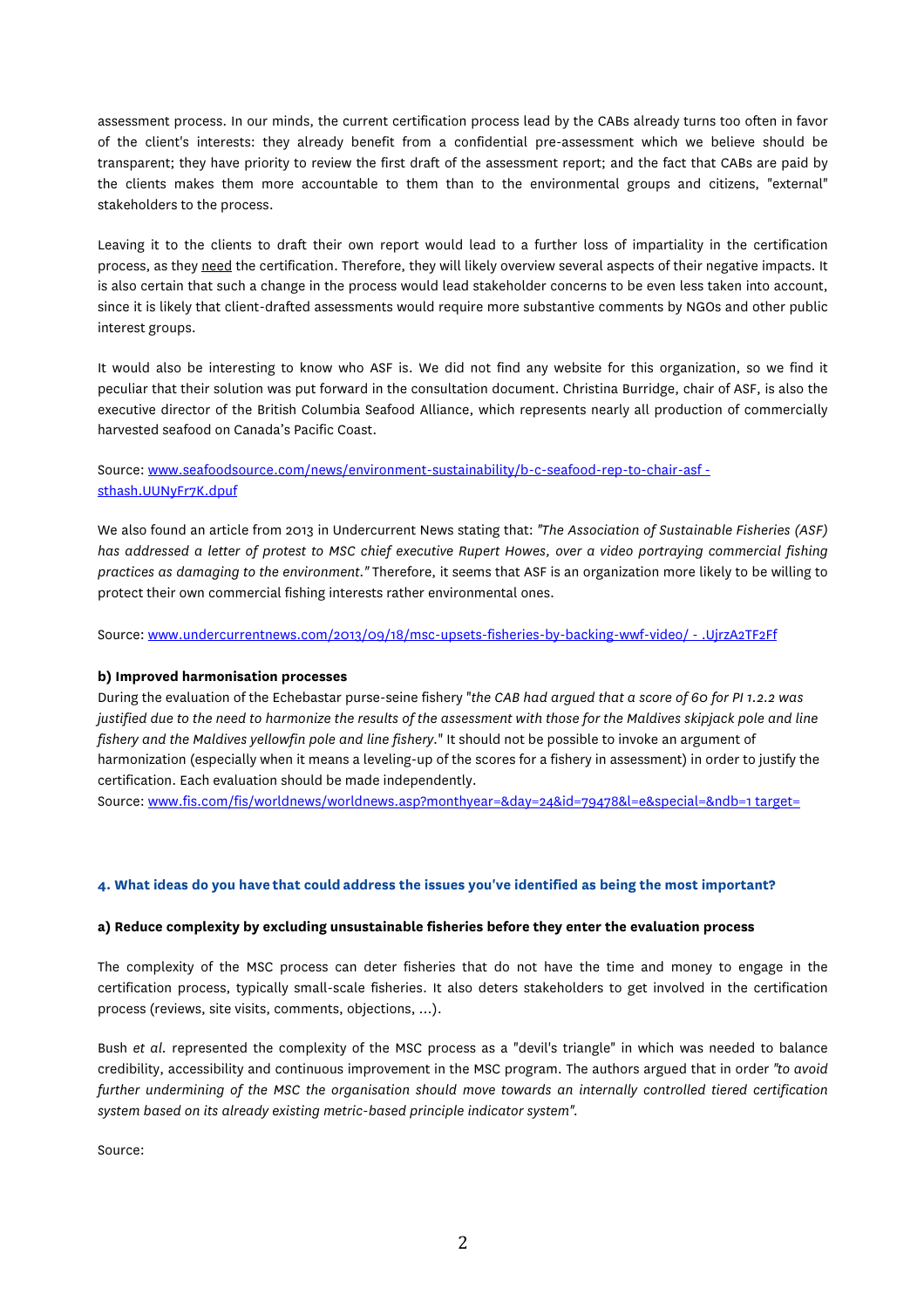• Bush S, Toonen H, Oosterveer P and Mol A (2013) The 'devils triangle' of MSC certification: Balancing credibility, accessibility and continuous improvement. Marine Policy 37: 288-293.

We would go further by advocating for a certification process that would close the door from the beginning to unsustainable fisheries.

### GEARS

For example, the MSC would gain much credibility if it considered bottom trawling below 600 meters a "destructive fishing gear", on par with fisheries using explosives and poison.

Scientific literature addressing the impact of deep-sea bottom trawl gear on habitats, animal communities and community structures has demonstrated the negative impacts of this particular fishing gear on the marine environment and fauna.

Chuenpagdee *et al.* polled fishing professionals including fishermen, managers, conservationists, and scientists for their assessment of the ecological impact of ten major fishing gears used in US waters. These professionals agreed across all sectors that bottom trawling was the most damaging fishing method.

Source:

• Chuenpagdee R, Morgan L, Maxwell S, Norse E and Pauly D (2003) Shifting gears: assessing collateral impacts of fishing methods in US waters. Frontiers in Ecology and the Environment 10(1): 517-524.

In 2010, other researchers compared the footprint of several human activities on the deep- sea floor of the North Atlantic's OSPAR area, including waste disposal, telecommunication cables, the hydrocarbon industry, marine research activities, and bottom trawling. They found that the impact of bottom trawling was extremely high and was orders of magnitude greater than that of all other activities.

Source:

• Benn A, Weaver P, Billet D, van den Hove S, Murdock A, Doneghan G and Le Bas T (2010) Human activities on the deep seafloor in the North East Atlantic: an assessment of spatial extent. PLoS ONE 5(9): 15.

In 2014, another group of researchers published a study that estimated that one deep-sea bottom trawl had the same impact as 296 to 1,719 longlines.

Source:

• Pham C, Diogo H, Menezes G, Porteiro F, Braga-Henriques A, Vandeperre F and Morato T (2014) Deep-water longline fishing has reduced impact on Vulnerable Marine Ecosystems. Scientific Reports 4: 6.

The 600m depth has been identified as the limit below which potentially negative impacts increase and catch value decreases.

Source:

• Clarke J, Milligan R, Bailey D and Neat F (2015) A scientific basis for regulating deep-sea fishing by depth. Current Biology 25: 2425-2429.

We suggest to use this 600m limit for defining deep-sea bottom trawling. This would be consistent with the gillnet ban below 600m already in place in Europe and the Northeast Atlantic and amendments 135, 137 and 138 debated at the European Parliament in December 2013.

Sources: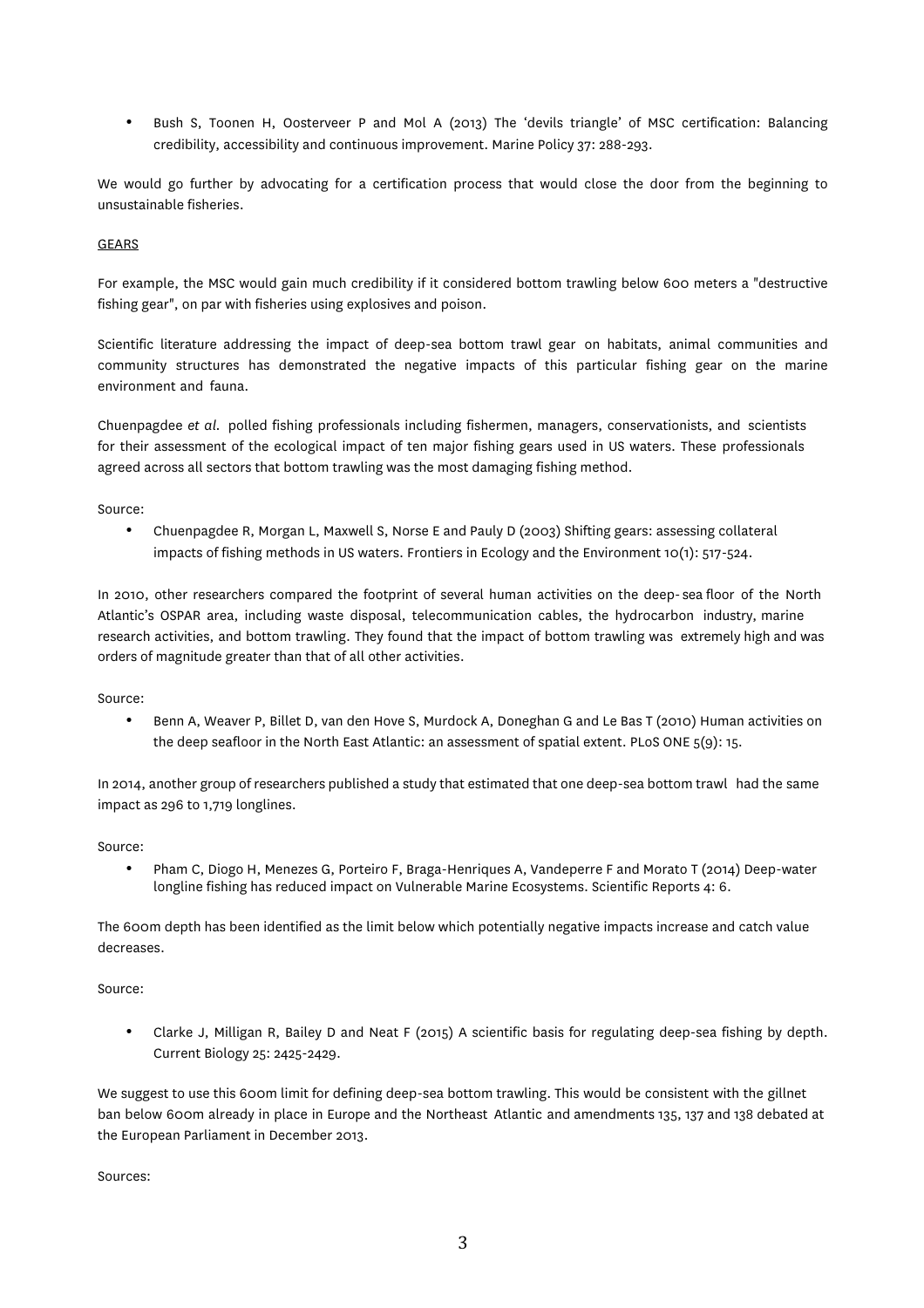- European Union (2005) Council Regulation (EC) No 1568/2005 of 20 September 2005 amending Regulation (EC) No 850/98 as regards the protection of deep-water coral reefs from the effects of fishing in certain areas of the Atlantic Ocean. Official Journal L 252: 2-3. Amended by: European Union (2009) Council Regulation (EC) No 43/2009 of January 2009 fixing for 2009 the fishing opportunities and associated conditions for certain fish stocks and groups of fish stocks, applicable in Community waters and, for Community vessels, in waters where catch limitations are required. Official Journal L 22: 1-205.
- The Parliament narrowly rejected (by 342 to 326) the Commission's proposal to phase-out bottom trawling for deep-sea species in favour of a weak 'compromise' negotiated in the Parliament's Fisheries Committee. This was despite the Environment Committee overwhelmingly supporting stronger measures, including a phase-out of bottom trawling below a depth of 200 metres and backing by several parliamentary groups for an amendment that would have required a phase-out of bottom trawling below 600 metres. This outcome was also contrary to the recommendations of more than 300 international scientists, who in September 2013 had formally called on EU policymakers to support the phase-out of bottom trawling. In the days immediately following the Parliament vote, 20 MEPs registered a correction to their votes. Although this does not change the official outcome, had they recorded their votes correctly, the phase-out would have been adopted.

Overall, it would be beneficial to discuss about blocking the possibility to enter the full assessment process for fisheries using controversial gears such as deep-sea bottom-trawls, purse-seines around fishing aggregating devices, or fishing gears about which little is known or for which no independent scientific assessments exist (e.g., electric pulse fishing, danish seines).

## SUBSIDIES

Heavily subsidized and economically unviable fisheries (i.e., all fisheries that would be unable to operate without subsidies) should also be excluded from the MSC certification process.

If a fishery is kept afloat thanks to public subsidies, it is clear that there is either overexploitation or overcapacity or that the fishery is simply not viable, and therefore, that is it not sustainable from an environmental and/or economic point of view.

We recommend that fisheries that rely on public subsidies and that fail to achieve long-term economic sustainability should not be able to even access the MSC assessment/certification scheme.

# **b) Cost and accessibility**

The prohibitive cost of certification is one of the factors contributing the most to the MSC's bias towards large-scale fisheries from developed countries (see references). However, much of the costs could be reduced if the MSC standards were more restrictive (cf above the paragraph on fishing gears).

Sources:

- Christian C, Ainley D, Bailey M, Dayton P, Hocevar J, LeVine M, Nikoloyuk J, Nouvian C, Velarde E, Werner R and Jacquet J (2013) A review of formal objections to Marine Stewardship Council fisheries certifications. Biological Conservation 161: 10-17.
- Froese R and Proelss A (2012) Evaluation and legal assessment of certified seafood. Marine Policy 36: 1284- 1289.
- Gulbrandsen L (2009) The emergence and effectiveness of the Marine Stewardship Council. Marine Policy 33: 654–660.
- Jacquet J and Pauly D (2008) Funding priorities: big barriers to small-scale fisheries. Conservation Biology 22(4): 832-835.
- Jacquet J and Pauly D (2010) Seafood stewardship in crisis. Nature 467(2): 28-29.